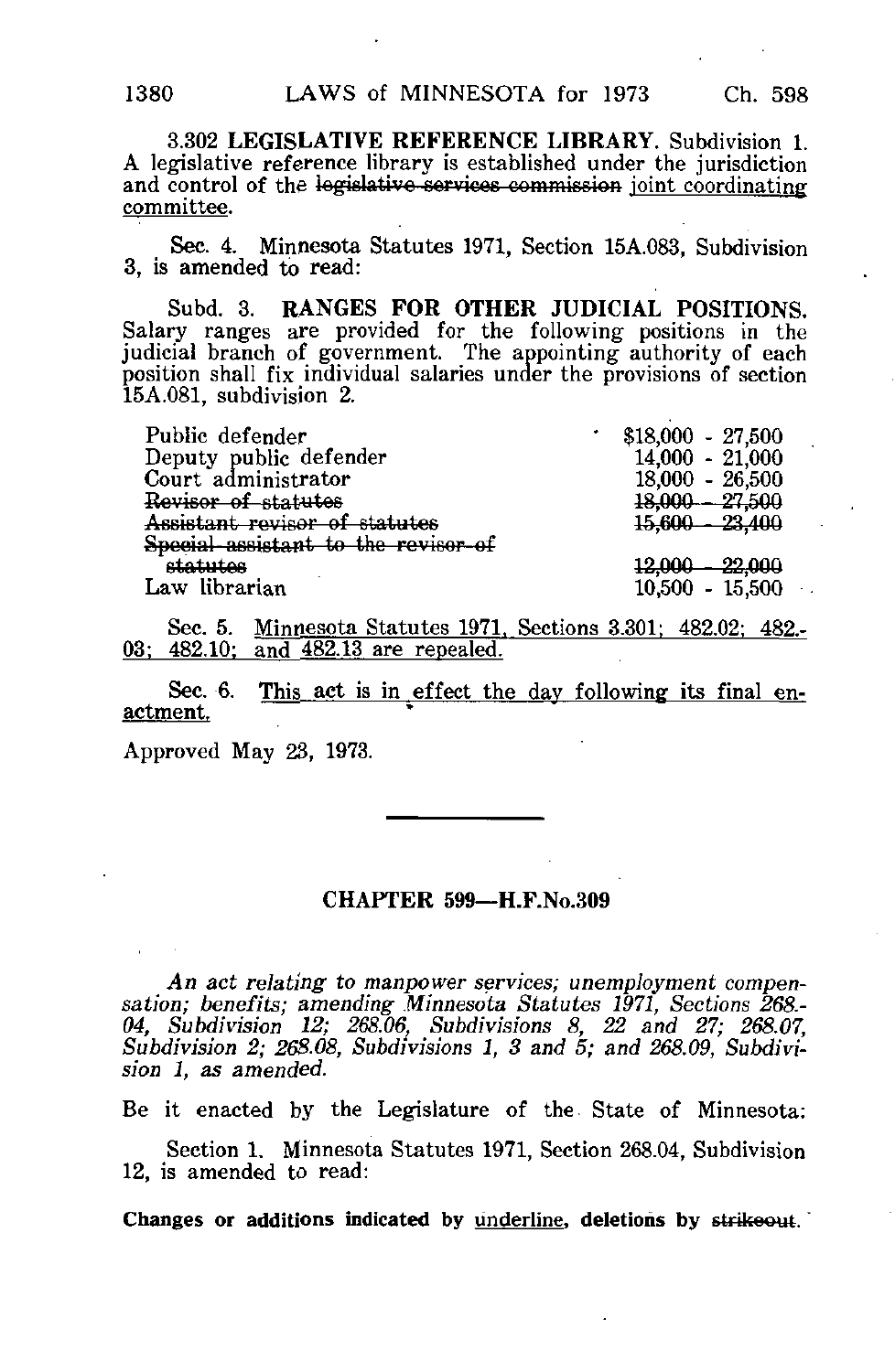Subd. 12. UNEMPLOYMENT COMPENSATION; BENE-FITS; EMPLOYMENT. "Employment" means: (1) Subject to the other provisions of this subdivision "employment" means service performed prior to January 1, 1945, which was employment as defined in this section prior to such date, and any service performed after December 31, 1944, including service in interstate commerce, by an individual who is a servant under the law of master and servant or who performs services for any employing unit, unless such services are performed by an independent contractor. Any service performed, including service in interstate commerce, by

(a) any officer of a corporation; or

(b) any individual other than an individual who is an employee under clause (a) who performs services for remuneration for any person as an agent-driver or commission-driver engaged in distributing meat products, vegetable products, fruit products, bakery products, beverages (other than milk), or laundry or dry-cleaning services, for his principal, or as a traveling or city salesman, other than as an agent-driver or commission-driver, engaged upon a fulltime basis in the solicitation on behalf of, and the transmission to, his principal (except for sideline sales activities on behalf of some other person) of orders from wholesalers, retailers, contractors, or operators of hotels, restaurants, or other similar establishments for merchandise for resale or supplies for use in their business operations;

Provided, that for purposes of clause (1) (b), the term "employment" shall include services described above performed after December 31, 1971, only if the contract of service contemplates that substantially all of the services are to be performed personally by such individual, the individual does not have a substantial investment in facilities used in connection with the performance of the services (other than in facilities for transportation), and the services are not in the nature of a single transaction that is not part of a continuing relationship with the person for whom the services are performed.

(2) The term "employment" shall include an individual's entire service, performed within or both within and without this state if (a) the service is localized in this state; or (b) the service is not localized in any state but some of the service is performed in this state and (1) the base of operations, or, if there is no base of operations, then the place from which such service is directed or controlled, is in this state; (2) the base of operations or place from which such service is directed or controlled is not in any state in which some part of the service is performed, but the individual's residence is in this state.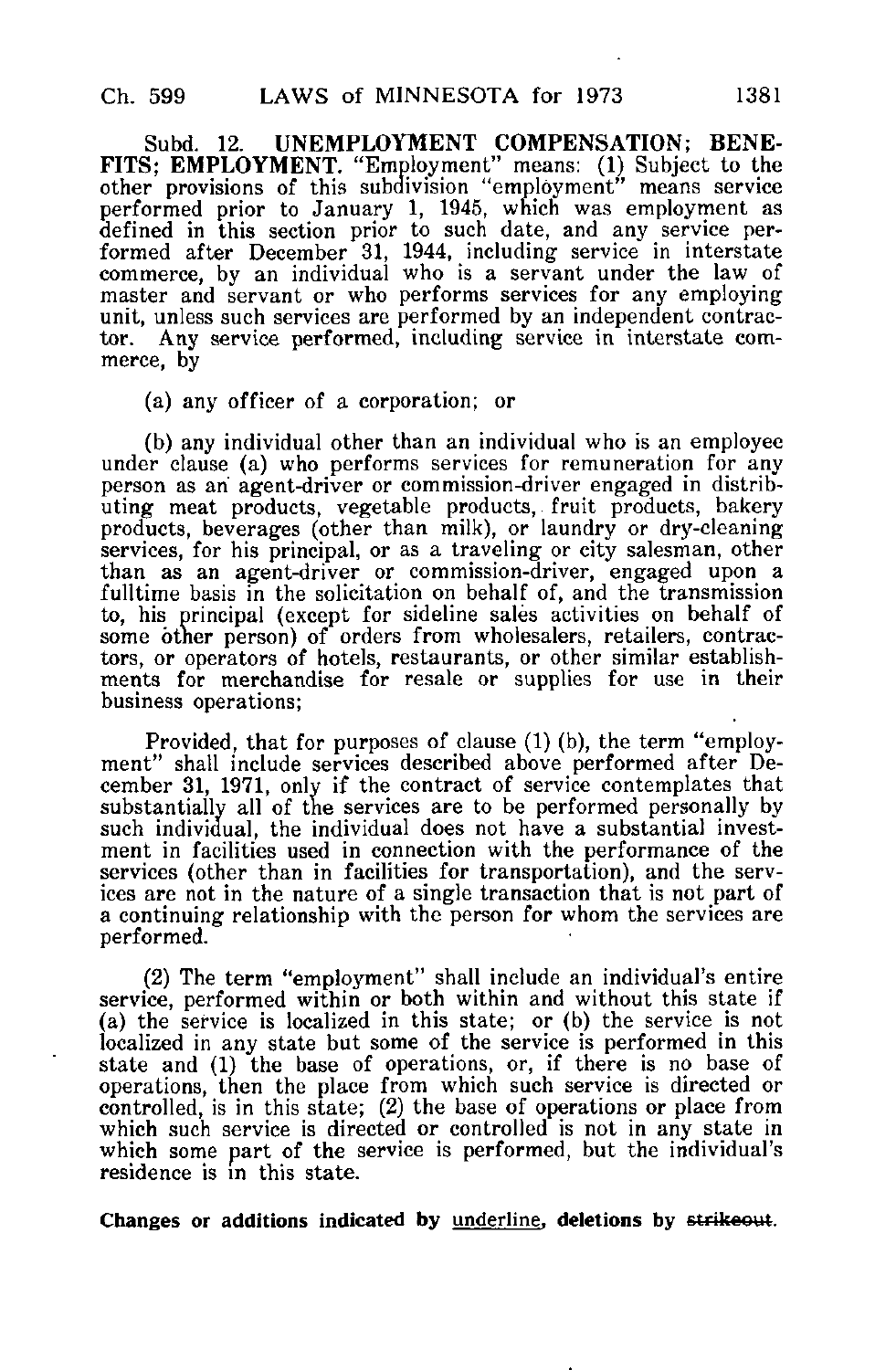(3) Service shall be deemed to be localized within a state if (a) the service is performed entirely within such state; or (b) the service is performed both within and without such state, but the service performed without such state is incidental to the individual's service within the state, for example, is temporary or transitory in nature or consists of isolated transactions.

(4) After December 31, 1971, the term "employment" shall include an individual's service wherever performed within the United States, the Virgin Islands or Canada, if

(a) Such service is not covered under the unemployment compensation law of any other state, the Virgin Islands or Canada, and

(b) The place from which the service is directed or controlled is in this state.

(5) (a) Service covered by an election pursuant to section 268.11, subdivision 3; and

(b) Service covered by an arrangement pursuant to section 268.13 between the commissioner and the agency charged with the administration of any other state or federal employment security law, pursuant to which all service performed by an individual for an employing unit is deemed to be performed entirely within this state, shall be deemed to be employment if the commissioner has approved an election of the employing unit for which such service is performed, pursuant to which the entire service of such individual during the period covered by such election is deemed to be employment.

(6) Notwithstanding any inconsistent provisions of sections 268.03 to 268.24, the term "employment" shall include any services which are performed by an individual with respect to which an employing unit is liable for any federal tax against which credit may be taken for contributions required to be paid into a state unemployment compensation fund or which as a condition for full tax credit against the tax imposed by the federal unemployment tax" act is required to be covered under this law.

(7) Service performed after July 1, 1957, by an individual for the state of Minnesota or any instrumentality which is wholly owned by the state of Minnesota or in the employ of this state and one or more other states or their instrumentalities.

(8) Service performed after July 1,  $1957$ , January 1, 1974, by an individual for any political subdivision of the state of Minnesota or instrumentality thereof, which elects to be an employer with respoot to-one or more of its departments under the—Minnesota manpower-services law and notifies the department of manpower services of such election.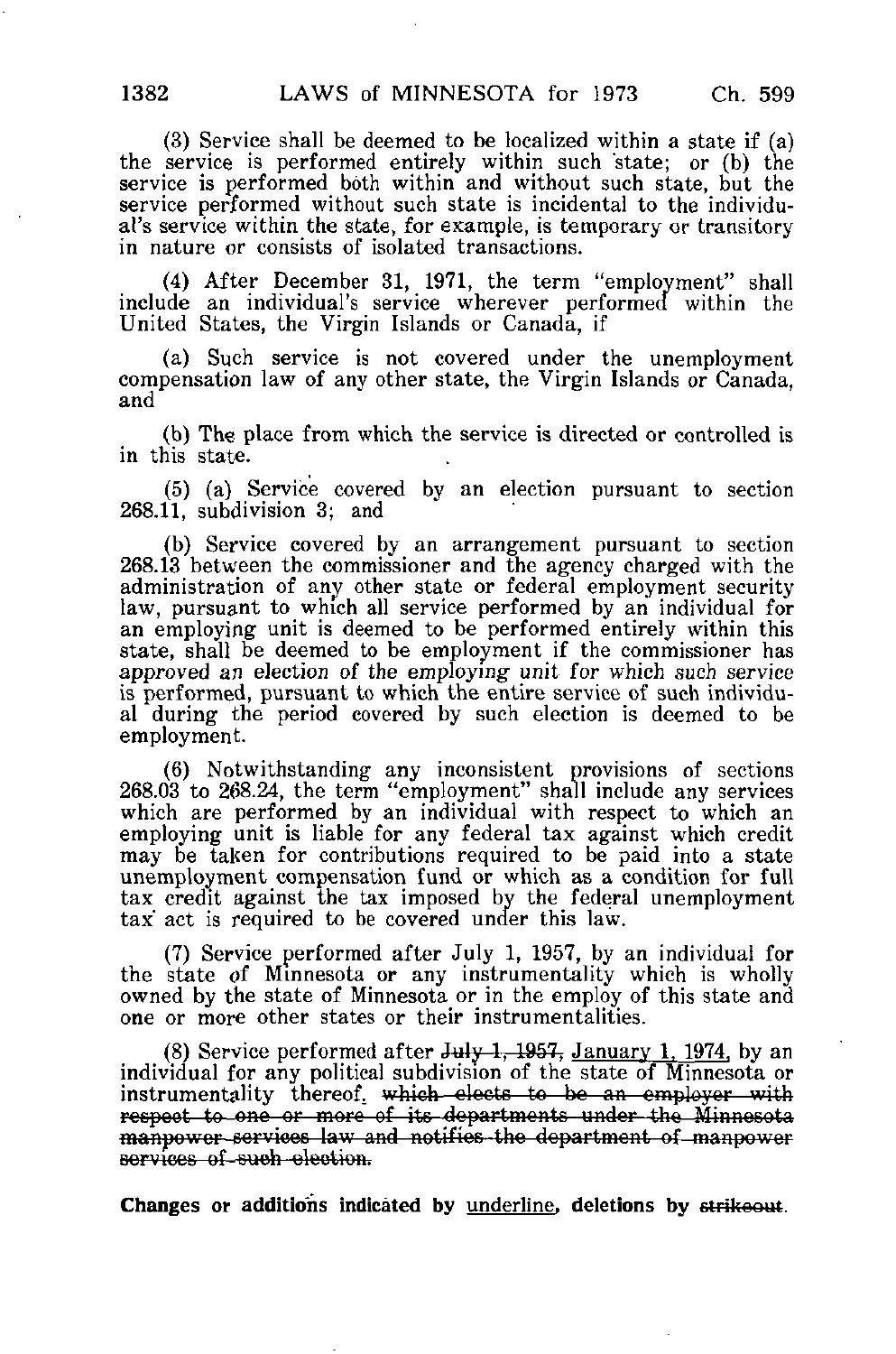(a) Notwithstanding the provisions of the foregoing clause (8), any political subdivision of this state may elect to cover under this law service performed by employees in all of the institutions of higher learning and hospitals, as defined in clauses (15) and (16), operated by such political subdivision.—Election is to be made by filing with the commissioner a notice of such election at least 30 days prior to the effective date of such election. The election may exekide any services described in clause (10). Any political subdivision electing coverage under this subdivision shall make payments in lieu of contributions with-respect to benefits attributable to such employment as provided in section 268.06, subdivision 25.

 $(h)$  (a) The provisions of section 268.08, subdivision 5, shall apply to service covered by an-election under this section.

 $\left(\theta\right)$  (b) The amounts required to be paid in lieu of contributions by any political subdivision shall be billed and payment made as provided in section 268.06, subdivision 28, clause (2), with respect to similar payments by nonprofit organizations.

(d) An election under this section may be terminated, by filing with the commissioner written notice not later than 30 days preceding tho last day of tho calendar year in which the tormina tion is to be effective. Such termination becomes effective as of the first day of the next ensuing calendar year with respect to services performed after that date.

(9) Service performed after December 31, 1971, by an individual in the employ of a religious, charitable, educational or other organization but only if the following conditions are met:

(a) the service is excluded from "employment" as defined in the federal unemployment tax act solely by reason of section 3306(c)(8) of that act; and

(b) the organization had four one or more individuals in employment for some portion of a day in each of 20 different weeks, whether or not such weeks were consecutive, within either the current or preceding calendar year, regardless of whether they were employed at the same moment of time.

(10) For the purposes of clauses (7), (8), and (9), the term "employment" does not apply to service performed

(a) in the employ of a church or convention or association of churches, or an organization which is operated exclusively for religious purposes and which is operated, supervised, controlled, or principally supported by a church or convention or association of churches; or

Changes or additions indicated by underline, deletions by strikeout. 2 Minn.S.L. 1973 Bd.Voi.—4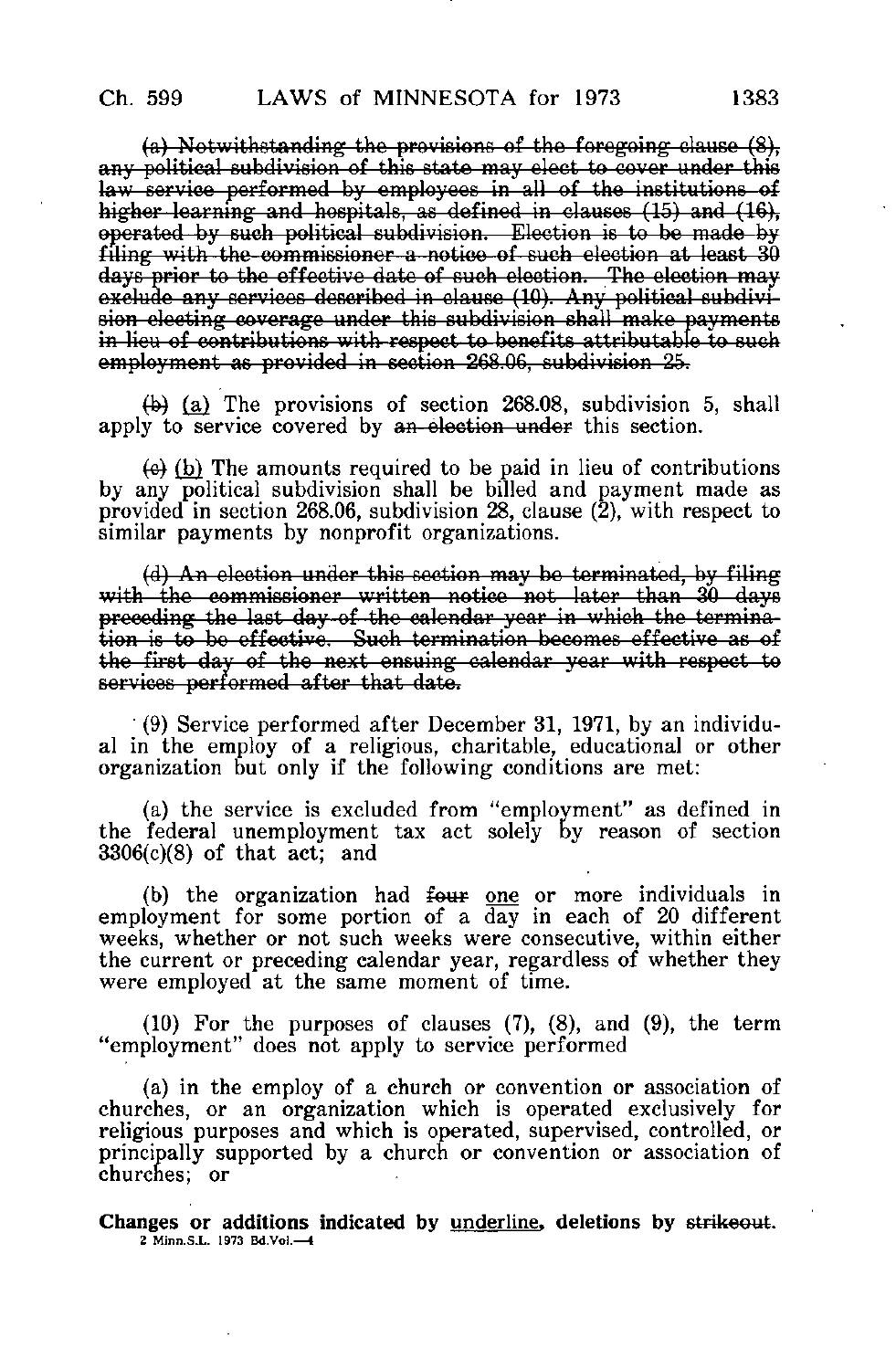(b) by a duly ordained, commissioned, or licensed minister of a church in the exercise of his ministry or by a member of a religious order in the exercise of duties required by such order; or

(c) in the employ of a school which is not an institution of higher education; or not a public school as defined in section 120.05; or

(d) in a facility conducted for the purpose of carrying out a program of rehabilitation for individuals whose earning capacity is impaired by age or physical or mental deficiency or injury or providing remunerative work for individuals who because of their impaired physical or mental capacity cannot be readily absorbed in the competitive labor market by an individual receiving such rehabilitation or remunerative work; or

(e) as part of an unemployment work relief or work training program assisted or financed in whole or in part by any federal agency or an agency of a state or political subdivision thereof, by an individual receiving such work relief or work training; or

(f) for a hospital in a state prison or other state correctional institution by an inmate of the prison or correctional institution.

(11) The term "employment" shall include the service of an individual who is a citizen of the United States, performed outside the United States (except in Canada or the Virgin Islands), after December 31, 1971, in the employ of an American employer (other than service which is deemed "employment" under the provisions of clauses (2), (3), or (4) or the parallel provisions of another state's law) if:

(a) The employer's principal place of business in the United States is located in this state; or

(b) The employer has no place of business in the United States, but the employer is an individual who is a resident of this state, or the employer is a corporation which is organized under the laws of this state, or the employer is a partnership or a trust and the number of partners or trustees who are residents of this state is greater than the number who are residents of any one other state; or

(c) None of the criteria of (a) and (b) of this clause is met but the employer has elected coverage in this state, or the employer having failed to elect coverage in any state, the individual has filed a claim for benefits, based on such service, under the law of this state.

(d) An "American employer," for the purposes of this subdivision, means a person who is an individual who is a resident of the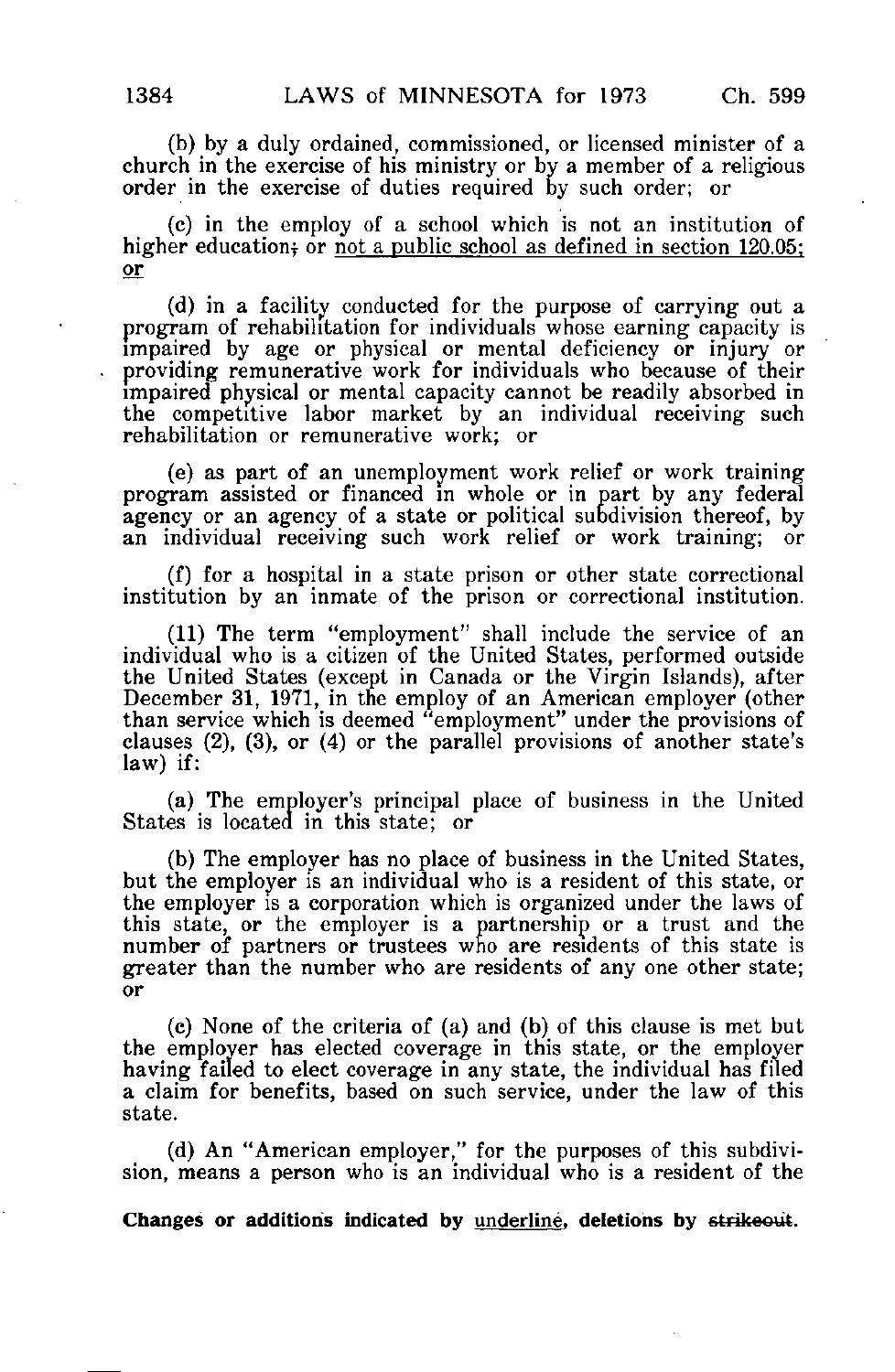United States, or a partnership if two thirds or more of the partners are residents of the United States, or a trust, if all of the trustees are residents of the United States, or a corporation organized under the laws of the United States or of any state;

(e) As used in this subdivision, the term "United States" includes the states, the District of Columbia, and the Commonwealth of Puerto Rico.

(12) Notwithstanding clause (1), all service performed after the effective date of this subdivision by an officer or member of the crew of an American vessel on or in connection with such vessel, if the operating office, from which the operations of such vessel operating on navigable waters within, or within and without, the United States are ordinarily and regularly supervised, managed, directed and controlled is within this state.

(13) The term "employment" shall not include:

(a) Agricultural labor. The term "agricultural labor" includes all services performed subsequent to December 31, 1939:

(1) On a farm, in the employ of any person, in connection with cultivating the soil, or in connection with raising or harvesting any agricultural or horticultural commodity, including the raising, shearing, feeding, caring for, training, and management ,of livestock, bees, poultry, fur-bearing animals and wildlife;

(2) In the employ of the owner or tenant or other operator of a farm, in connection with the operation, management, conservation, improvement, or maintenance of such farm and its tools and equipment, or in salvaging timber or clearing land of brush and other debris left by a hurricane, if the major part of such service is performed on a farm;

(3) In connection with the production or harvesting of any commodity defined as an agricultural commodity in section 15(g) of the agricultural marketing act, as amended (46 Stat. 1550, sec. 3; 12 U.S.C. 1141J) or in connection with the ginning of cotton, or in connection with the operation or maintenance of ditches, canals, reservoirs, or waterways, not owned or operated for profit, used exclusively for supplying and storing water for farming purposes;

(4) In the employ of the operator of a farm in handling, planting, drying, packing, packaging, processing, freezing, grading, storing, or delivering to storage or to market or to a carrier for transportation to market, in its unmanufactured state, any agricultural or horticultural commodity; but only if such operator produced more than one half of the commodity with respect to which such service is performed, or in the employ of a group of operators of farms (or a cooperative organization of which such operators are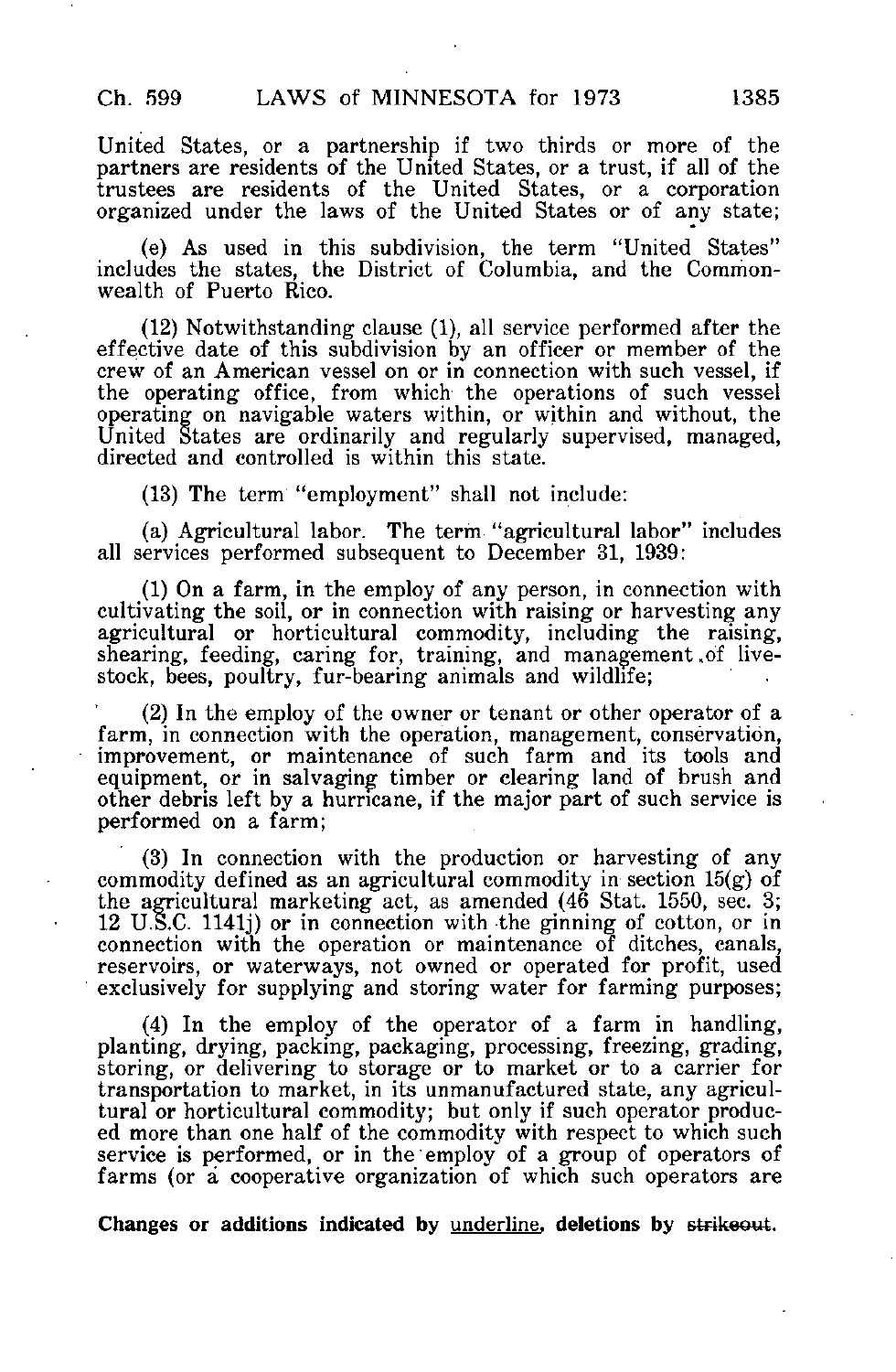members) in the performance of service described herein, but only if such operators produced more than one half of the commodity with respect to which such service is performed; however, the provisions of this paragraph shall not be deemed to be applicable with respect to service performed in connection with commercial canning or commercial freezing or in connection with any agricultural or horticultural commodity after its delivery to a terminal market for distribution for consumption; or

(5) On a farm operated for profit if such service is not in the course of the employer's trade or business or is domestic service in a private home of the employer.

As used herein, the term "farm" includes stock, dairy, poultry, fruit, fur-bearing animal, and truck farms, plantations, ranches, nurseries, ranges, greenhouses or other similar structures used primarily for the raising of agricultural or horticultural commodities, and orchards.

Notwithstanding the provisions of clause  $(13)(a)(1)$ ,  $(2)$ ,  $(3)$ ,  $(4)$ and  $(5)$ , services performed after January 1, 1974, for an employing unit which has four or more persons performing services in agricultural labor for some portion of a day in each of 20 different weeks, whether or not such weeks were consecutive, within either the current or preceding calendar year, regardless of whether they were employed at the same moment of time, shall not be excluded from the term "employment".

(b) Domestic service in a private home, local college club, or local chapter of a college fraternity or sorority;

(c) Casual labor not in the course of the employing unit's trade or business;

(d) Service performed on the navigable waters of the United States as to which this state is prohibited by the constitution and laws of the United States of America from requiring contributions of employers with respect to wages as provided in sections 268.03 to 268.24;

(e) Service performed by an individual in the employ of his son, daughter, or spouse, and service performed by a child under the age of 21 in the employ of his father or mother;

(f) Service performed in the employ of the United States government, or any instrumentality of the United States exempt under the constitution of the United States from the contributions imposed by sections 268.03 to 268.24, except that with respect to such service performed subsequent to December 31, 1939, and to the extent that the congress of the United States shall permit states to require any instrumentalities of the United States to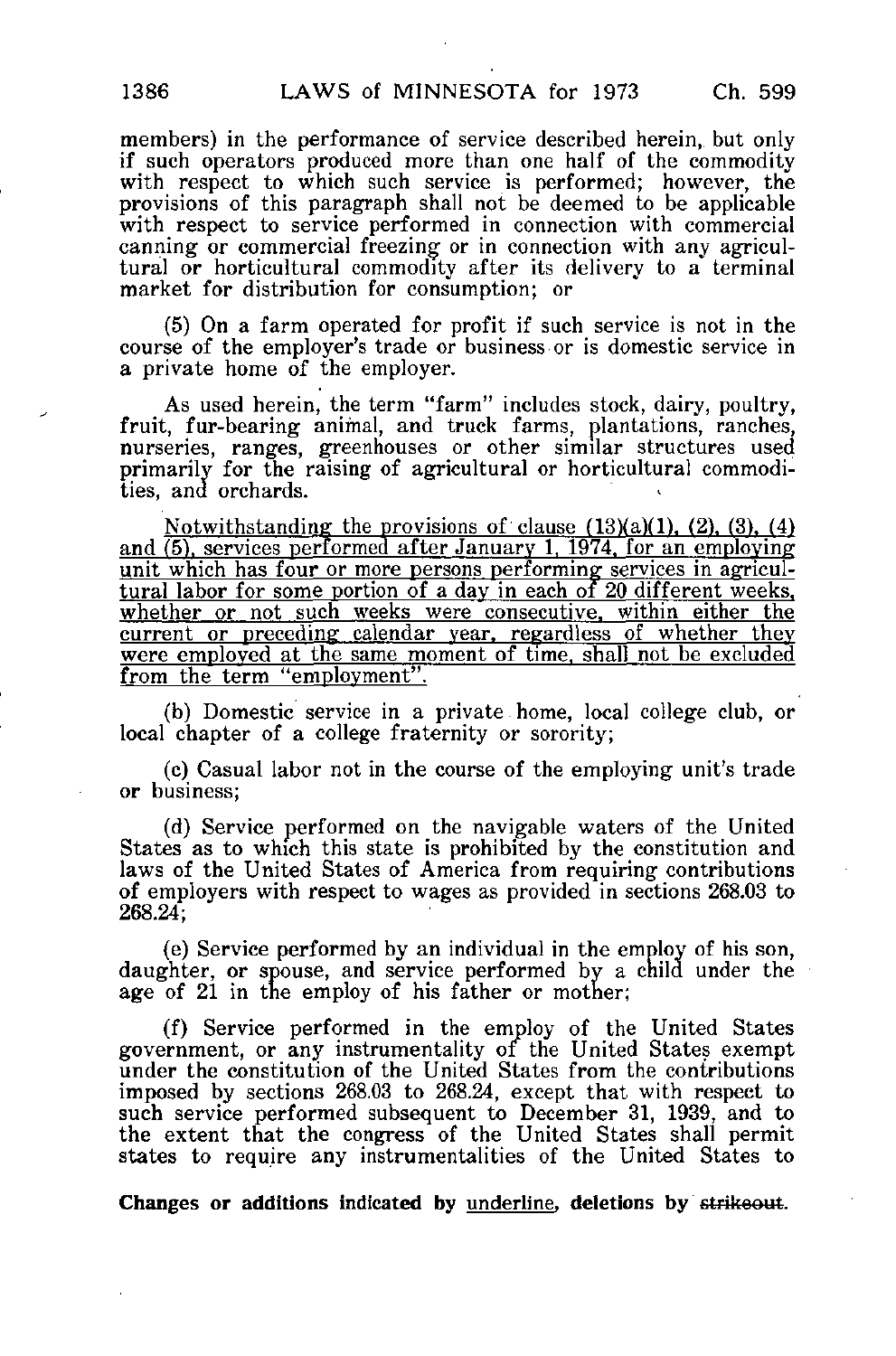make payments into an unemployment compensation fund under a state unemployment compensation act; then, to the extent permitted by congress, and from and after the date as of which such permission becomes effective, all of the provisions of these sections shall be applicable to such instrumentalities and to services performed for such instrumentalities in the same manner, to the' same extent, and on the same terms as to all other employers, employing units, individuals, and services; provided, that if this state shall not be certified for any year by the United States department of labor under section 3304{c) of the federal internal revenue code, the payments required of such instrumentalities with, respect to such year shall be refunded by the commissioner from the fund in the same manner and within the same period as is provided in section 268.16, subdivision 6, with respect to contributions erroneously collected;

 $(g)$  Service performed in the employ of any political subdivision of this state and or any instrumentality thereof which hae not elected to be an employer with respect to one or more of its departments under the Minnesota manpower services law prior to January 1, 1972;

 $(h)$  (g) Service with respect to which unemployment compensation is payable under an unemployment compensation system established by an act of congress;

 $\overline{h}(h)$  (1) Service performed in any calendar quarter in the employ of any organization exempt from income tax under section 501(a) (other than an organization described in section 401(a)) or section 521 of the federal internal revenue code, if the remuneration for such service is less than \$50; or

(2) Service performed in the employ of a school, college, or university, if such service is performed by a student who is enrolled and is regularly attending classes at such school, college, or university; or

(3) Service performed by an individual under the age of 22 who is enrolled at a nonprofit or public educational institution which normally maintains a regular faculty and curriculum and normally has a regularly organized body of students in attendance at the place where its educational activities are carried on as a student in a fulltime program, taken for credit at such institution, which combines academic instruction with work experience, if such service is an integral part of such program, and such institution has so certified to the employer, except that this paragraph shall not apply to service performed in a program established for or on behalf of an employer or group of employers;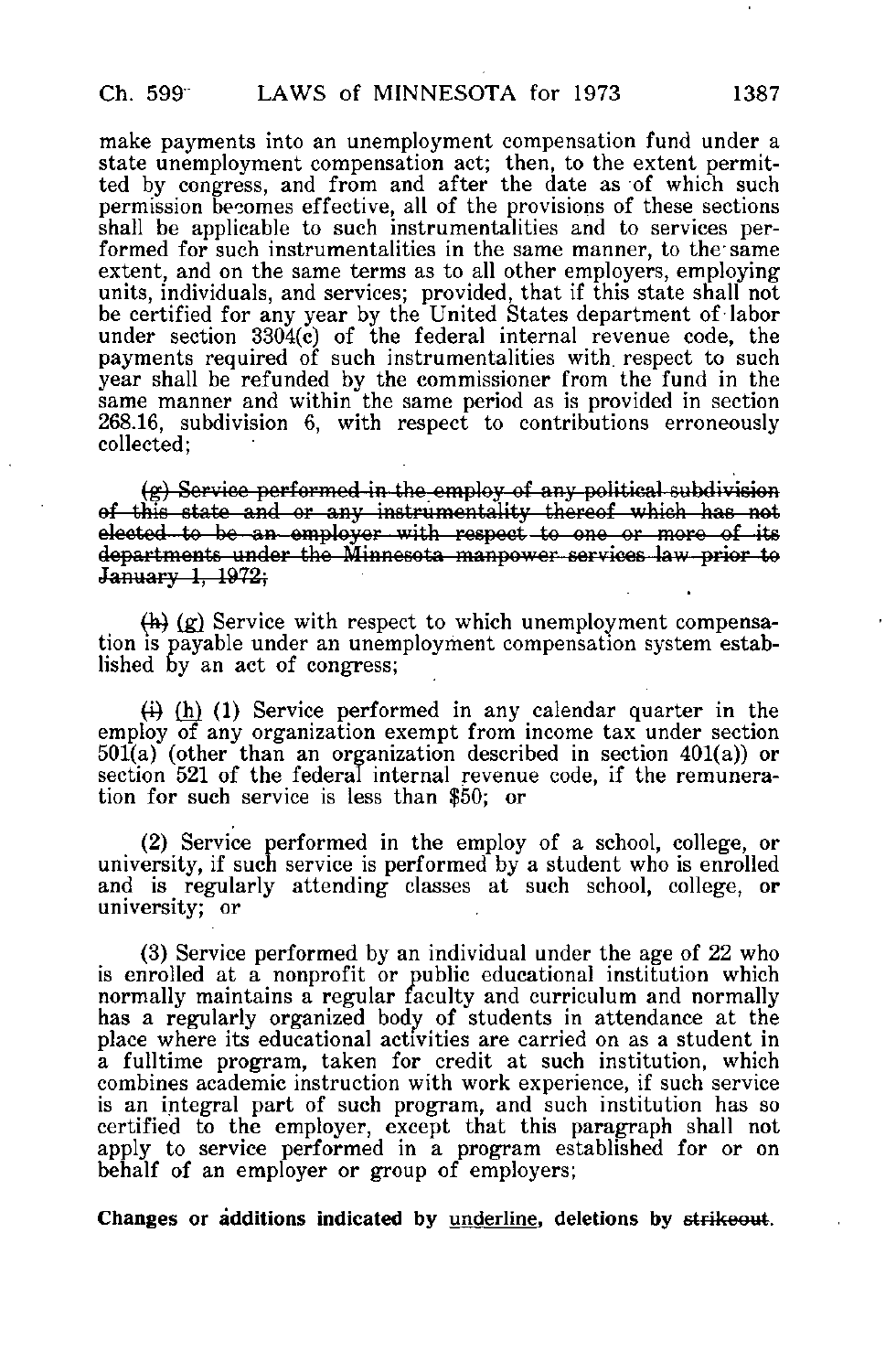$(i)$   $(i)$  Service performed in the employ of a foreign government (including service as a consular or other officer or employee or a nondiplomatic representative);

 $(k)$  (i) Service performed in the employ of an instrumentality wholly owned by a foreign government, if

(1) The service is of a character similar to that performed in foreign countries by employees of the United States government or of an instrumentality thereof; and

(2) The commissioner finds that the United States secretary of state has certified to the United States secretary of the treasury that the foreign government, with respect to whose instrumentality exemption is claimed, grants an equivalent exemption with respect to similar service performed in the foreign country by employees of the United States government and of instrumentalities thereof.

 $(1)$  (k) Service covered by an arrangement between the commissioner and the agency charged with the administration of any other state or federal employment security law pursuant to which all services performed by an individual for an employing unit during the period covered by such employing unit's duly approved election, are deemed to be performed entirely within such agency's state;

 $(m)$  (1) Service performed in the employ of a hospital, if such service is performed by a patient of the hospital, as defined in clause (16);

 $(n)$  (m) Service performed subsequent to December 31, 1940, as a student nurse in the employ of a hospital or a nurses' training school by an individual who is enrolled and is regularly attending classes in a nurses' training school chartered and approved pursuant to state law; and service performed as an intern in the employ of a hospital by an individual who has completed a four years' course in a medical school chartered and approved pursuant to state law;

 $\left(\Theta\right)$  (n) Service performed subsequent to December 31, 1940, by an individual for a person as an insurance agent or as an insurance solicitor, if all such service performed by such individual for such person is performed for remuneration solely by way of commission (the word "insurance" as used in this subdivision shall include an annuity and an optional annuity);

 $(p)$  (o) Service performed by an individual under the age of 18 in the delivery or distribution of newspapers or shopping news, not including delivery or distribution to any point for subsequent delivery or distribution;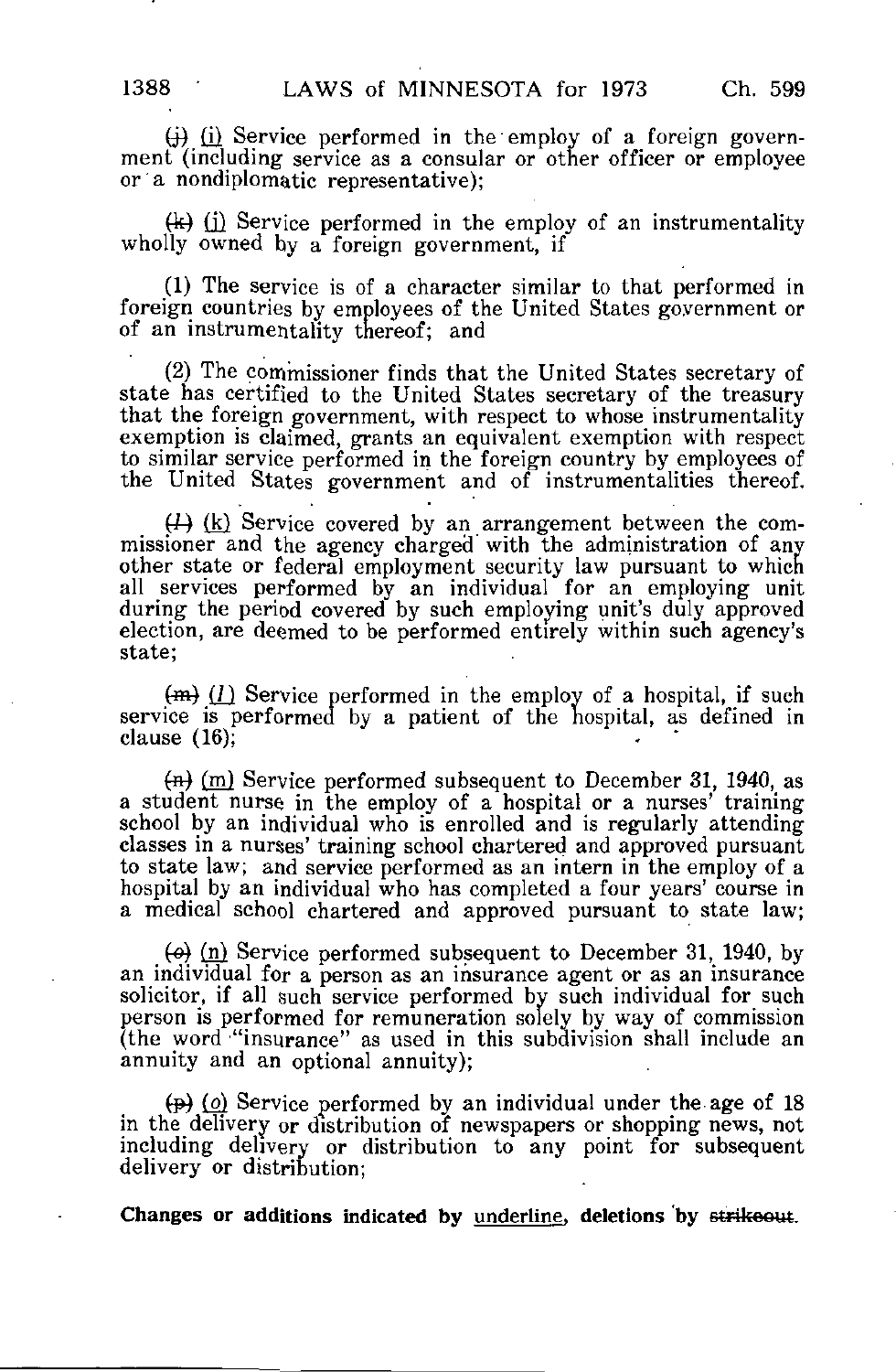$\overline{a}$  (p) If the service performed subsequent to December 31, 1940, during one half or more of any pay period by an individual for the person employing him constitutes employment, all the service of such individual for such period shall be deemed to be employment; but if the service performed during more than one half of any such pay period by an individual for the person employing him does not constitute employment, then none of the service of such individual for such period shall be deemed to be employment. As used in this subdivision, the term "pay period" means a period (of not more than 31 consecutive days) for which a payment or remuneration is ordinarily made to the individual by the person employing him.

(14) Except when performed for an institution of higher education, as defined in clause (15), or a hospital, as defined in clause (16), the term "employment" as applied to services performed by an individual for the state of Minnesota or any instrumentality wholly owned by the state, except political subdivisions or instrumentalities thereof which duly elect otherwise, shall not include the following:

(a) Service performed by elected public officials and unclassified employees appointed for a definite term, except after December 31, 1971, this exclusion shall not apply to service performed by unclassified employees in an instructional, research, or principal administrative capacity in an institution of higher education or a hospital;

(b) Service performed prior to January 1, 1972, by a faculty member in the employ of a university, college, school or any other institution of higher education which is supported wholly or substantially by public funds;

(c) Service performed by members of the Minnesota national guard when ordered to duty for military assignments;

(d) Service performed in the employ of the state natural resources department directly and solely in connection with emergency fire fighting, including but not limited to those persons temporarily employed for the purpose of detecting, locating, or suppressing forest fires.

(15) "Institution of higher education," for the purposes of this subdivision, means an educational institution which:

(a) Admits, as regular students only individuals having a certificate of graduation from a high school, or the recognized equivalent of such a certificate;

(b) Is legally authorized in this state to provide a program of education beyond high school;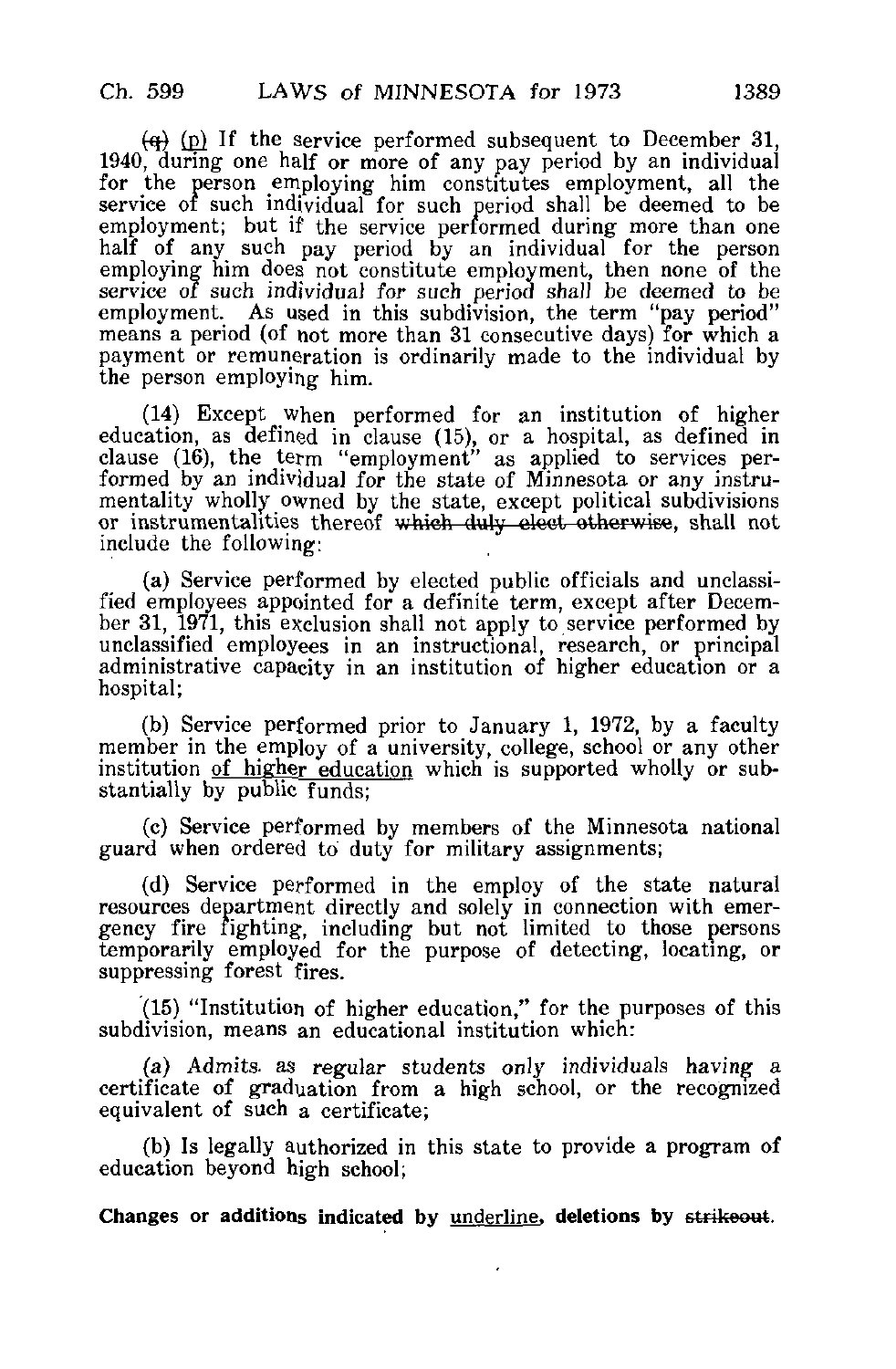(c) Provides an educational program for which it awards a bachelor's or higher degree, or provides a program which is acceptable for credit toward such a degree, a program of post-graduate or post-doctoral studies, or a program of training to prepare students for gainful employment in a recognized occupation; and

(d) Is a public or other nonprofit institution.

(e) Notwithstanding any of the foregoing provisions of this clause, all colleges and universities in this state are institutions of higher education for purposes of this section.

(16) "Hospital" means an institution which has been licensed, certified or approved by the department of health as a hospital.

Sec. 2. Minnesota Statutes 1971, Section 268.06, Subdivision 8, is amended to read:.

Subd. 8. DETERMINATION OF CONTRIBUTION RATES. For the year 1972 1974 and for each calendar year thereafter the commissioner shall determine the contribution rate of each employer by adding the experience ratio to the minimum rate. The minimum rate for all employers shall be seven nine tenths of one percent if the amount in the unemployment compensation fund is less than \$130,000,000 \$90.000.000 on June 30 of the preceding calendar year; or six eight tenths of one percent if the fund is more than \$130,000,000 \$90,000,000 but less than \$150,000,000 \$110.- $000,000$ ; or  $f$ ive seven tenths of one percent if the fund is more than \$150,000,000 \$110,000,000 but less than \$170,000,000 \$130,000,- $000$ ; or three six tenths of one percent if the fund is more than  $\overline{$170,000,000 $130,000,000}$  but less than  $$200,000,000 $150,000,000;$  or one tenth five tenths of one percent if the fund is \$200,000,000-or more more than  $$150,000,000$  but less than  $$170,000,000$ ; or three tenths of one percent if the fund is more than \$170.000.000 but less than \$200.000.000: or one tenth of one percent if the fund is \$200,000,000 or more; provided that no employer shall have a contribution rate of more than 4%» 5 percent.

Sec. 3. Minnesota Statutes 1971, Section 268.06, Subdivision 22, is amended to read:

Subd. 22. EMPLOYMENT EXPERIENCE RECORD TRANS-FER. For experience rating purposes, one or more employing units which is or are the subject of or parties to a change of ownership or any form of organization or reorganization of an employing enterprise including a change in legal identity or form, shall upen application be deemed to be a successor entitled to the transfer of, and there shall be transferred to such successor the employment experience record of all or any severable portion thereof of one or more such employing enterprises involved in such change of owner-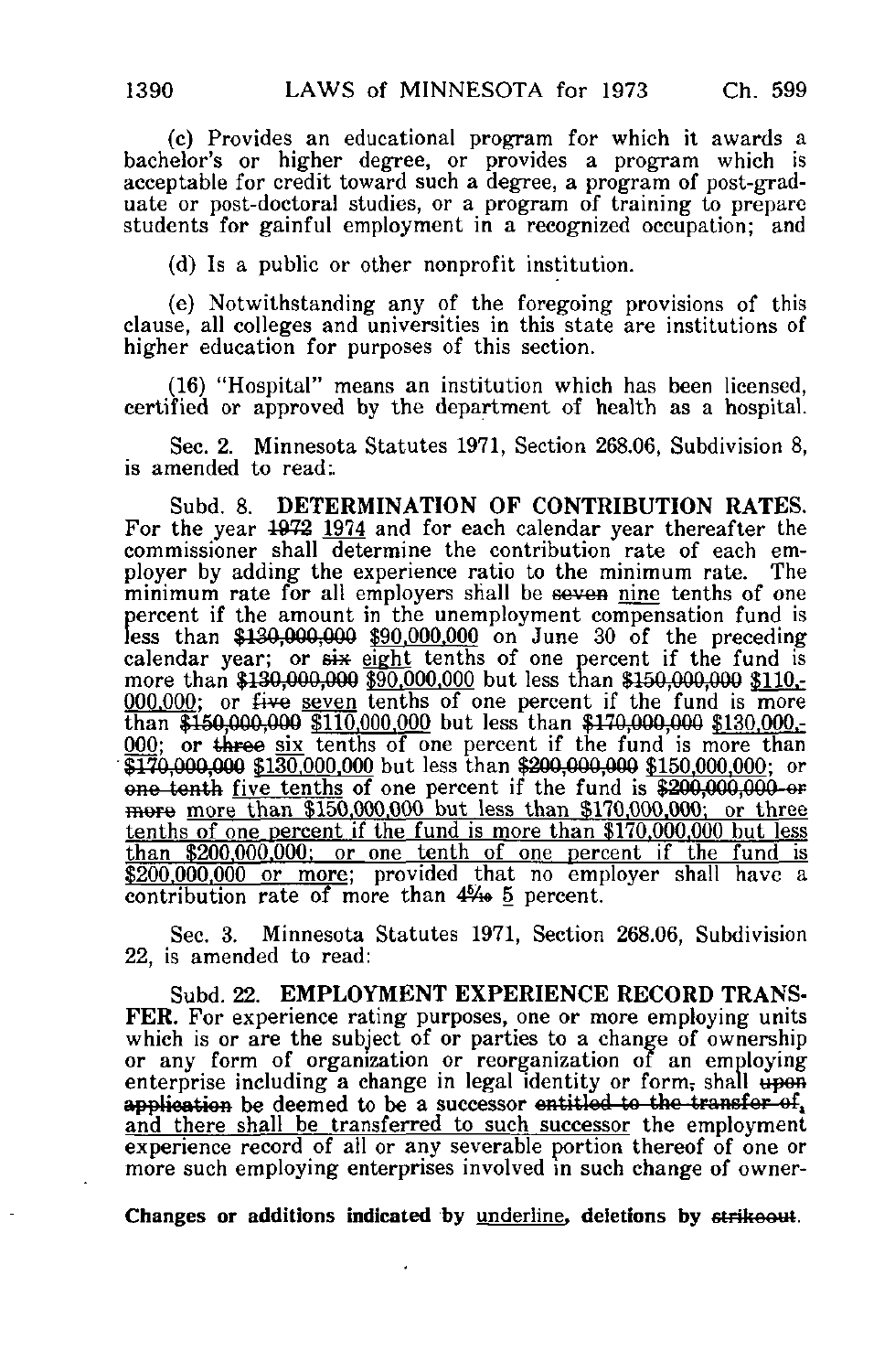ship, organization, or reorganization if the commissioner finds that there is a continuation of the employment activities of the predecessor employing unit or units and that the purpose of such change is not to avoid a contribution rate in excess of 2.7 percent, and such transfer would not be inequitable and would not tend to defeat the object and purpose of this law.

Provided that in no event shall a successor be assigned a rate of less than 2.7 percent until such time as all of the unpaid contributions of the predecessor have been paid. Credits due to a predecessor as a result of overpayment of contributions under this subdivision may be granted to the successor upon assignment thereof by such predecessor in such form and in accordance with such regulations as may be prescribed by the commissioner. Employment with a predecessor employer shall not be deemed to have been terminated if similar employment is offered by the successor employer and accepted by the employee.

Sec. 4. Minnesota Statutes 1971, Section 268.06, Subdivision 27, is amended to read:

Subd. 27. METHOD OF PAYMENT BY POLITICAL SUBDI-VISION TO FUND. Any Effective January 1, 1974, a political subdivision or instrumentality thereof which elects to be an em ployor under--the Minnesota manpower services law is hereby authorized and directed to pay its obligations under subdivision 25 of this section by moneys collected from taxes or other revenues. Each and every political subdivision authorized to levy taxes may include in its tax levy the amount necessary to pay such obligations. If the taxes authorized to be levied under this subdivision cause the total amount of taxes levied to exceed any limitation whatsoever upon the power of a political subdivision to levy taxes, such political subdivision may levy taxes in excess of the limitations in such amounts as is. necessary to meet its obligation under subdivision 25 of this section. The expenditures authorized to be made under subdivision 25 of this section shall not be included in computing the cost of government as defined in any home rule charter of any city affected thereby. The governing body of a municipality, for the purpose of meeting its liabilities under subdivision 25 of this section, in the event of a deficit, may issue its obligations payable in not more than two years, in an amount which may cause its indebtedness to exceed any statutory or charter limitations, without an election, and may levy taxes to pay therefor in the manner provided in Minnesota Statutes, Section 475.61.

Sec. 5. Minnesota Statutes 1971, Section 268.07, Subdivision 2, is amended to read: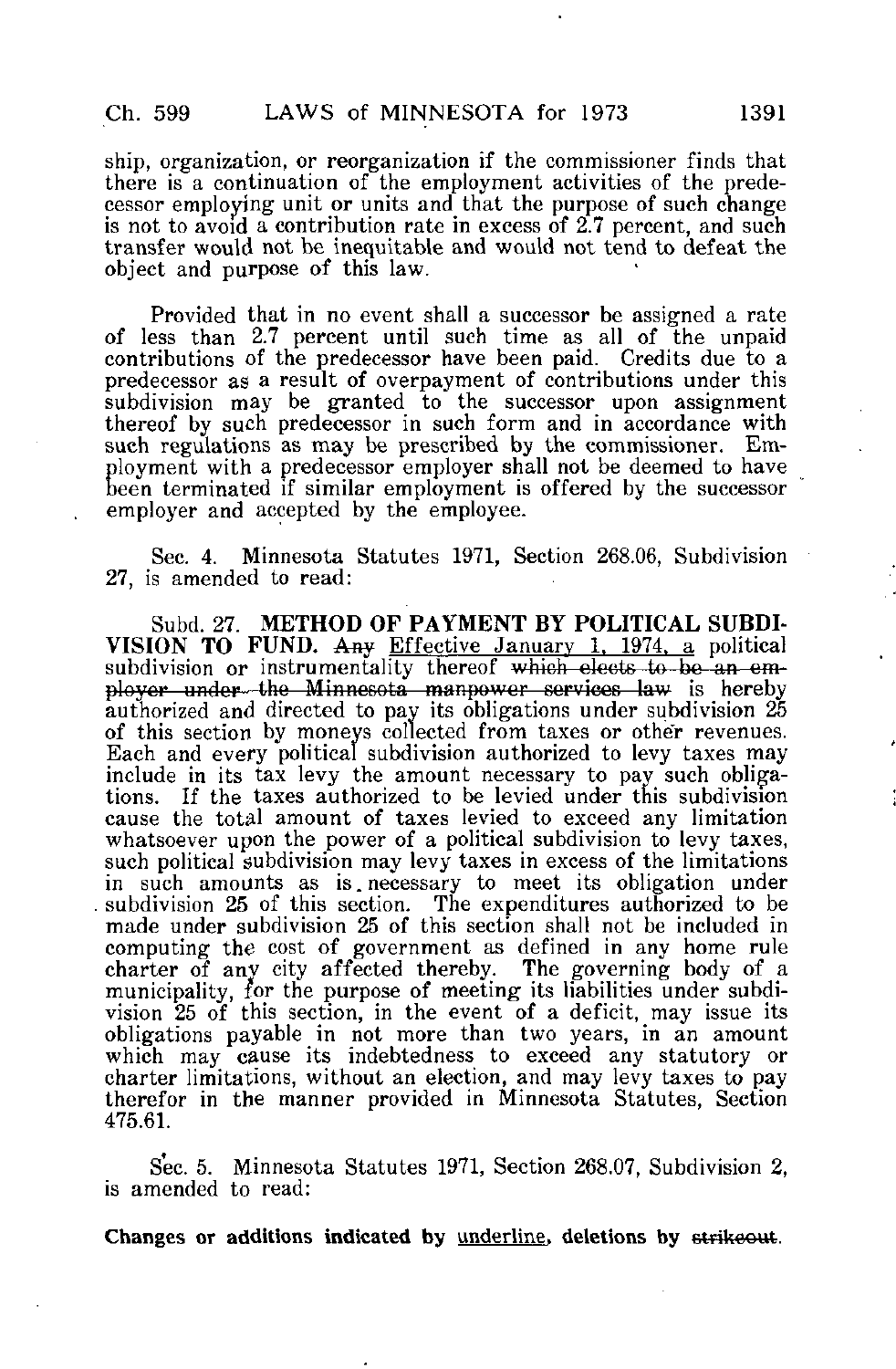Subd. 2. WEEKLY BENEFIT AMOUNT AND DURATION. If the commissioner finds that an individual has earned 18, or more, credit weeks, and \$540 or more in wage credits, within the base period of employment in insured work with one or more employers, benefits shall be payable to such individual during his benefit year as follows:

(1) Weekly benefit amount shall be equal to 50 percent of the average weekly wage of such individual, computed to the nearest whole dollar, subject to a maximum of \$64 \$85 per week.

(2) An individual's maximum amount of regular benefits payable in a benefit year shall not exceed the lesser of (a) 26 times his weekly benefit amount or (b) 70 percent of the number of credit weeks earned by such an individual computed to the nearest whole week times his weekly benefit amount

 $(3)$  An individual who has exhausted his entitlement to benefits as determined by sections 268.02 through 268.25 and cannot establish-entitlement to unemployment-compensation benefits-under the law—of any other state or the federal government may have his entitlement during his current benefit year extended by three weeks if during the 52-calendar week period immediately preceding his base period he earned 37-credit weeks in employment insured under this law and by three weeks for each such successive previous 52 calendar week-period subject to a maximum-of-niae weeks. Such extended benefits shall be payable only if the commissioner finds that the individual is either enrolled in a course of training or retraining approved by the commissioner and for which-training allowances are not-payable under any other state or  $f$ ederal law or the individual has completed such a course of training or retraining. Benefits paid under such extension are not ohargoablo to any -employer's experience— rating account. — The commissioner shall establish suitable-procedures for verifying prior employment and for the determination of appropriate training. The-provisions of this clause shall cease to be effective for any individual exhausting his benefits after June 26, 1971.

(4) (3) Each eligible individual who is unemployed in any week shall be paid with respect to such week a benefit in an amount equal to his weekly benefit amount less that part of his earnings, payable to him with respect to such week which is in excess of \$44 \$25. Such benefit, if not a multiple of \$1, shall be computed to the next higher multiple of \$1.

 $(5)$   $(4)$  The provisions of this subdivision shall apply to claims for benefits which establish a benefit year subsequent to June  $27$ . 1971 June 30, 1973.

Sec. 6. Minnesota Statutes 1971, Section 268.08, Subdivision 1, is amended to read: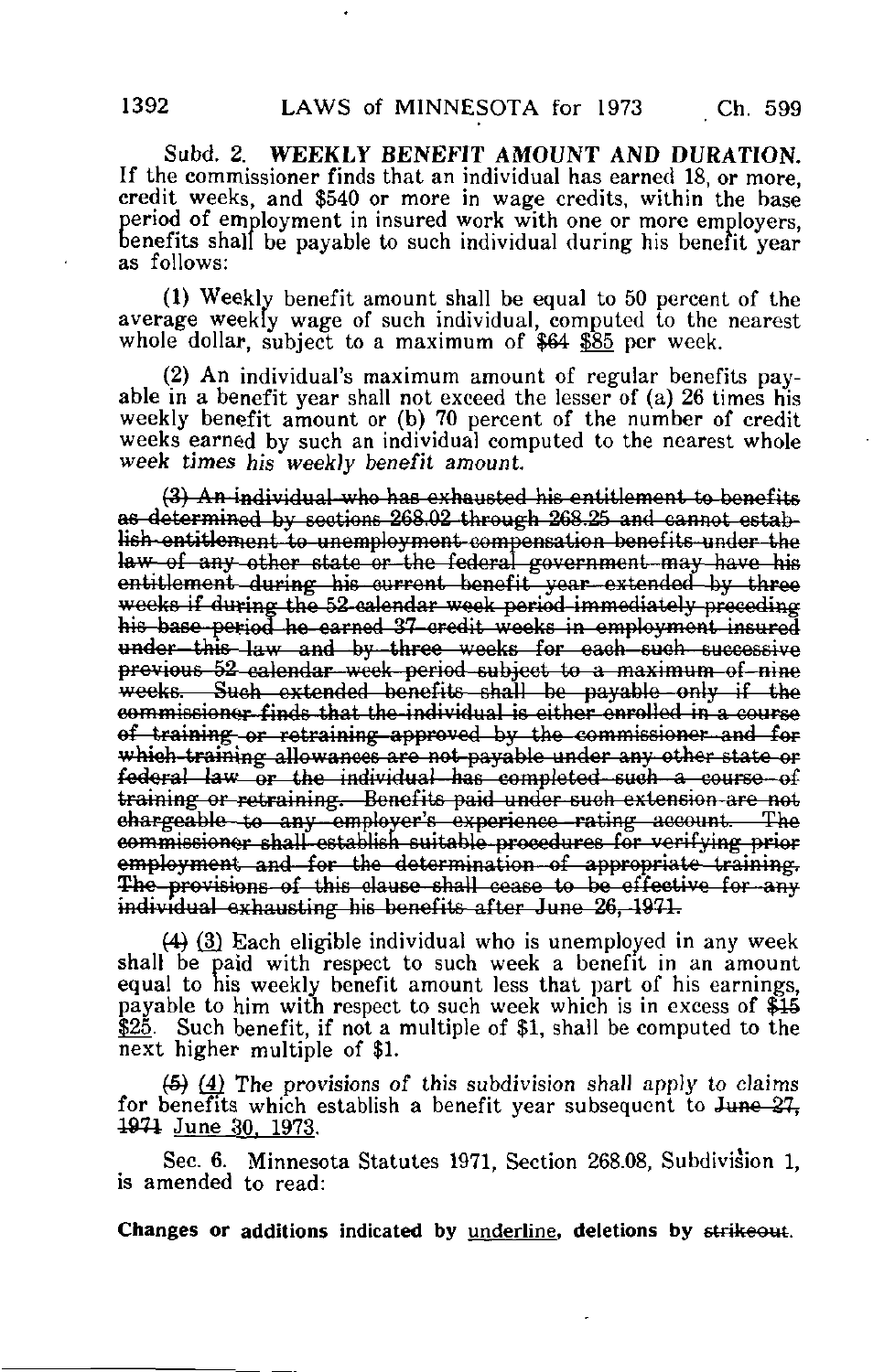268.08 PERSONS ELIGIBLE TO RECEIVE BENEFITS. Subdivision 1. ELIGIBILITY CONDITIONS. An individual shall be eligible to receive benefits with respect to any week of unemployment only if the commissioner finds that:

 $(1)$  He has registered for work at and thereafter has continued to report to an employment office, or agent of such office, in accordance with such regulations as the commissioner may prescribe; except that the commissioner may by regulation waive or alter either or both of the requirements of this clause as to types of cases or situations with respect to which he finds that compliance with such requirements would be oppressive or would be inconsistent with the purposes of sections  $268.03$  to  $268.24$ ;

(2) He has made a claim for benefits in accordance with such regulations as the commissioner may prescribe; and

(3) He was able to work and was available for work, and was actively seeking work, provided that individual's weekly benefit amount shall be reduced one-fifth for each day such individual is unable to work or unavailable for work; provided further that benefits after December 31, 1971, shall not be denied by application of this clause to an individual who is in training with the approval of the commissioner;

(4) He has been unemployed for a waiting period of one week during which he is otherwise eligible for benefits under sections 268.03 to 268.24. provided, however, payment for the waiting week shall be made to such individual after he has qualified for and been paid benefits for four consecutive weeks of unemployment which period of unemployment is terminated because of such individual's return to full time employment. No individual shall be required to serve a waiting period of more than one week within the one year period subsequent to filing a valid claim and commencing with the week within which such valid claim was filed.

Sec. 7. Minnesota Statutes 1971, Section 268.08, Subdivision 3, is amended to read:

Subd. 3. NOT ELIGIBLE. An individual shall not be eligible to receive benefits for any week with respect to which he is receiving, has received, or has filed a claim for remuneration in an amount equal to or in excess of his weekly benefit amount in the form of

(1) termination, severance, or dismissal payment or wages in lieu of notice whether legally required or not; provided that if a termination, severance, or dismissal payment is made in a lump sum, the employer may allocate such lump sum payment over a period of weeks equal to the lump sum divided by the employee's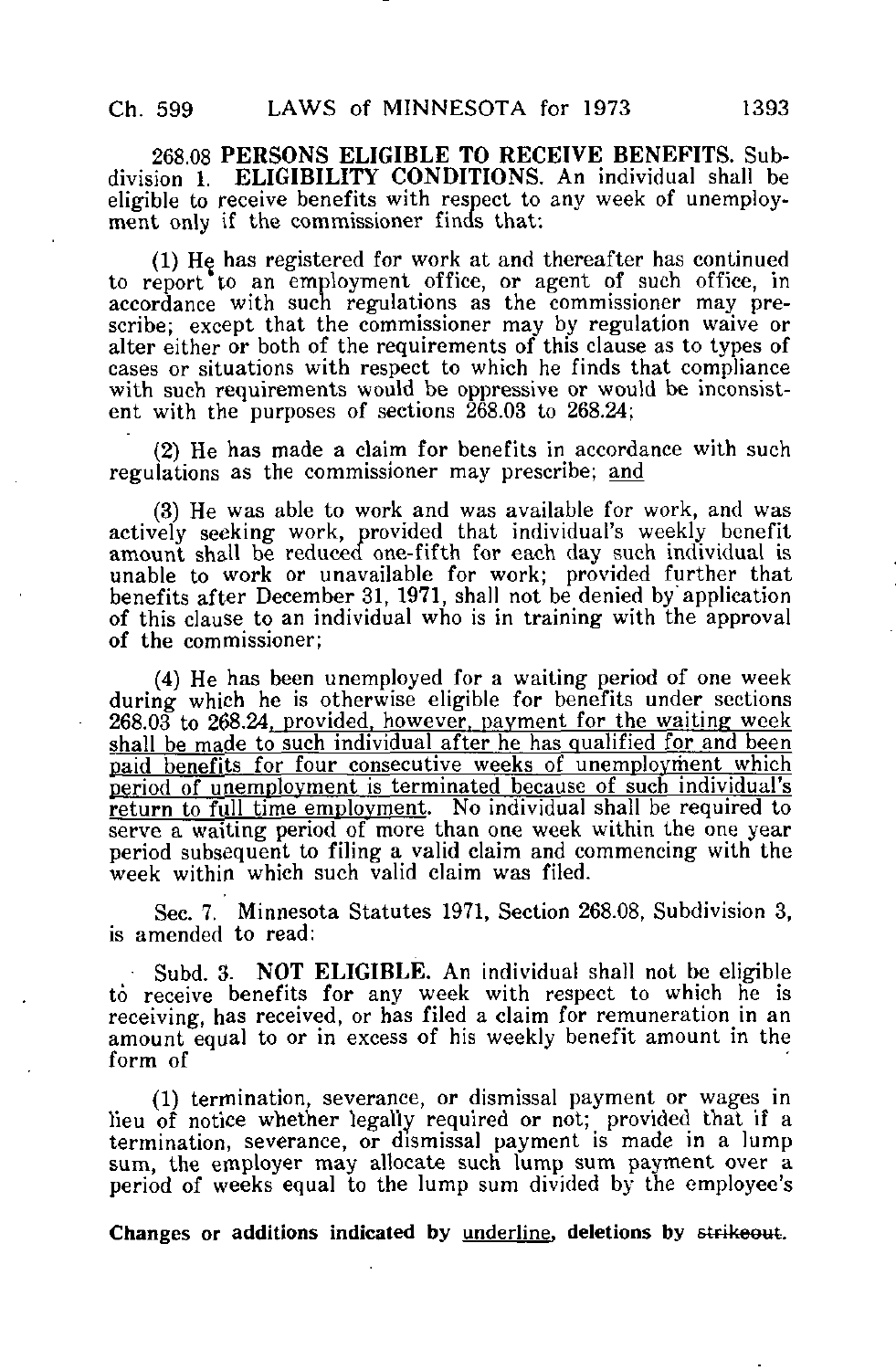regular pay while employed by such employer; provided any such payment shall be applied for a period of weeks immediately following the last day of work but not to exceed four weeks; or

(2) vacation allowance or holiday pay; or

(3) compensation for loss of wages under the "workmen's compensation law of this state or any other state or under a similar law of the United States, or under other insurance or fund established and paid for by the employer; or

(4) a primary insurance benefit under Title 11 of the federal social security act, as amended, or similar old age benefits under any act of congress, or this state or any other state, or'benefit payments from any. fund, annuity, or insurance provided by or through the employer and to which the employer contributes 50 percent or more of the total of the entire premiums or contributions to the fund.

Provided, that if such remuneration is less than the benefits which would otherwise be due under sections 268.03 to 268.24, he shall be entitled to receive for such week, if otherwise eligible, benefits reduced by the amount of such remuneration; provided, further, that if the appropriate agency of such other state or the federal government finally determines that he is not entitled to such benefits, this provision shall not apply.

Sec. 8. Minnesota Statutes 1971, Section 268.08, Subdivision 5, is amended to read:

Subd. 5. SERVICES PERFORMED FOR STATE, MUNICI-PALITIES OR CHARITABLE CORPORATIONS. Effective January 1, 1974, benefits based on service in employment defined in section  $268.04$ , subdivision 12, clauses  $(7)$ ,  $(8)$ , and  $(9)$ , shall be payable in the same amount, on the same terms and subject to the same conditions as compensation payable on the basis of other service subject to this law; except that (a) benefits based on service in an instructional, research, or principal administrative capacity in an institution of higher education (as defined in section 268.04, subdivision 12, clause (15)) shall not be paid to an individual for any week of unemployment which begins during the period between two successive academic years, or during a similar period between two regular terms, whether or not successive, or during a period of paid sabbatical leave provided for in the individual's contract, if the individual has a contract or contracts to perform services in any such capacity for any institution or institutions of higher education for both such academic years or both such terms.  $\frac{1}{2}$ (b) benefits based on wage credits earned in the employment of a public school shall not be paid to an individual during any period between two successive school years when the activity in which the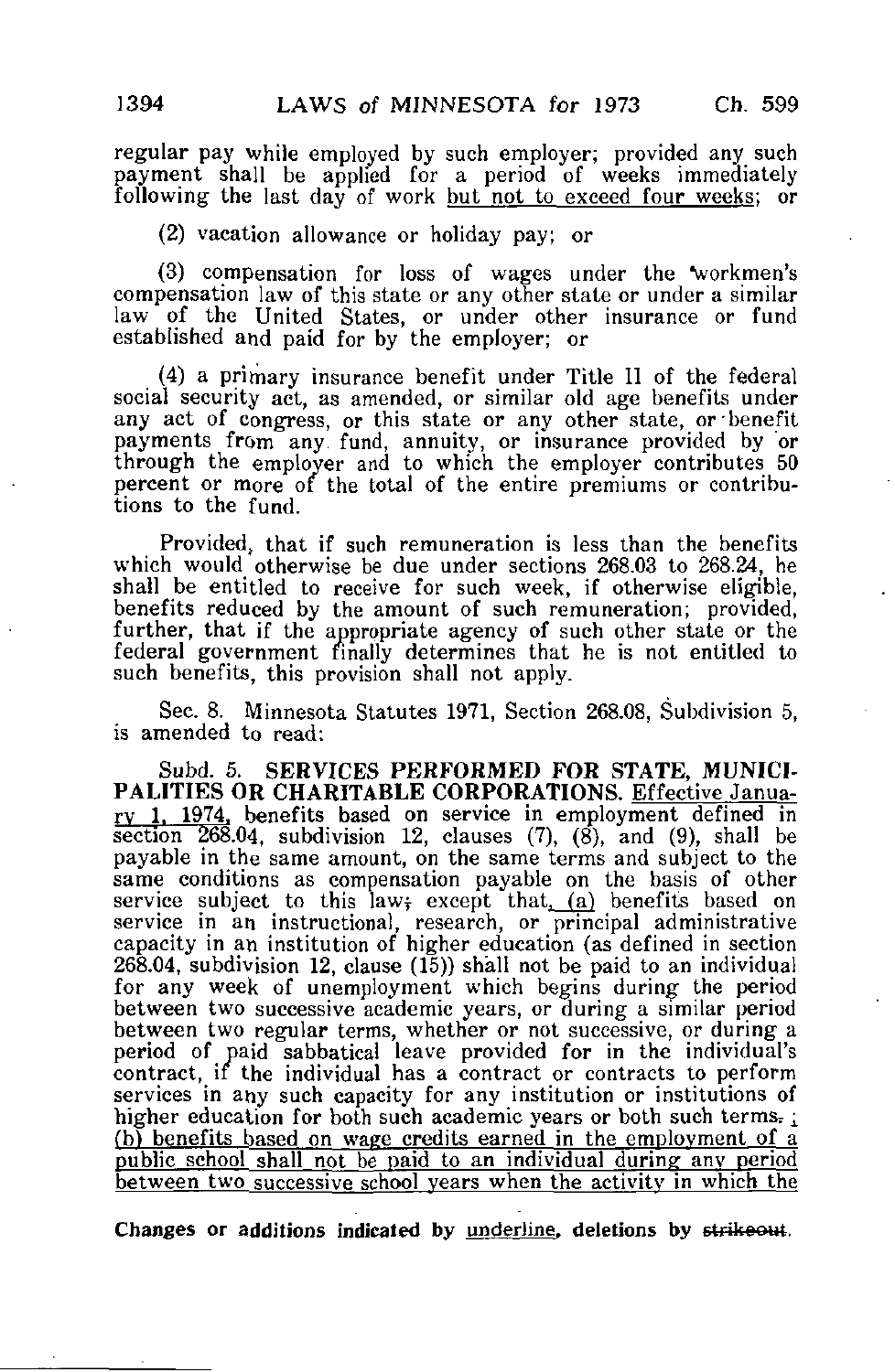wage credits were earned is not normally performed. This provision shall not apply to any individual who, prior to the end of a school year, has voluntarily left or has been indefinitely separated from such employment. For the purposes of this clause, school year means that period established by a school board in accordance with Minnesota Statutes 1971. Section 126.12.

Sec. 9. Minnesota Statutes 1971, Section 268.09, Subdivision 1, as amended by Laws 1973, Chapter 23, Section 1, is amended to read:

268.09 DISQUALIFIED FROM BENEFITS. Subdivision 1. DISQUALIFYING CONDITIONS. An individual shall be disqualified for benefits:

(1) VOLUNTARY LEAVING OR DISCHARGE FOR MIS-CONDUCT. If such individual voluntarily and without good cause attributable to the employer discontinued his employment with such employer or was discharged for misconduct, not amounting to gross misconduct, connected with his work or for misconduct which interferes with and adversely affects his employment, if so found by the commissioner, for not less than five nor more than eight weeks of unemployment in addition to and following the waiting period, or was discharged for gross misconduct connected with his work or gross misconduct which interferes with and adversely affects his employment, if so found by the commissioner, for 12 weeks of unemployment in addition to and following the waiting period, which disqualification shall not be removed by subsequent employment, and provided further that the commissioner is empowered to impose a total disqualification for the benefit year and to cancel part or all of the wage credits from the last employer from whom he was discharged for gross misconduct connected with his work, and the maximum benefit amount payable to such individual shall be reduced as follows:

(a) by an amount equal to the weekly benefit amount times the number of weeks for which such individual was disqualified, when the separation occurs as a result of discharge for misconduct;

(b) by an amount equal to two times the weekly benefit amount, when the separation occurs because of a voluntary separation as described in this clause;

(c) by an amount equal to 12 times his weekly benefit amount, when the separation occurs as a result of a discharge for gross misconduct.

For the purpose of this clause "gross misconduct" shall be defined as misconduct involving assault and battery, or an immoral act, or the malicious destruction of property or the theft of money or property of a value of \$50, or more.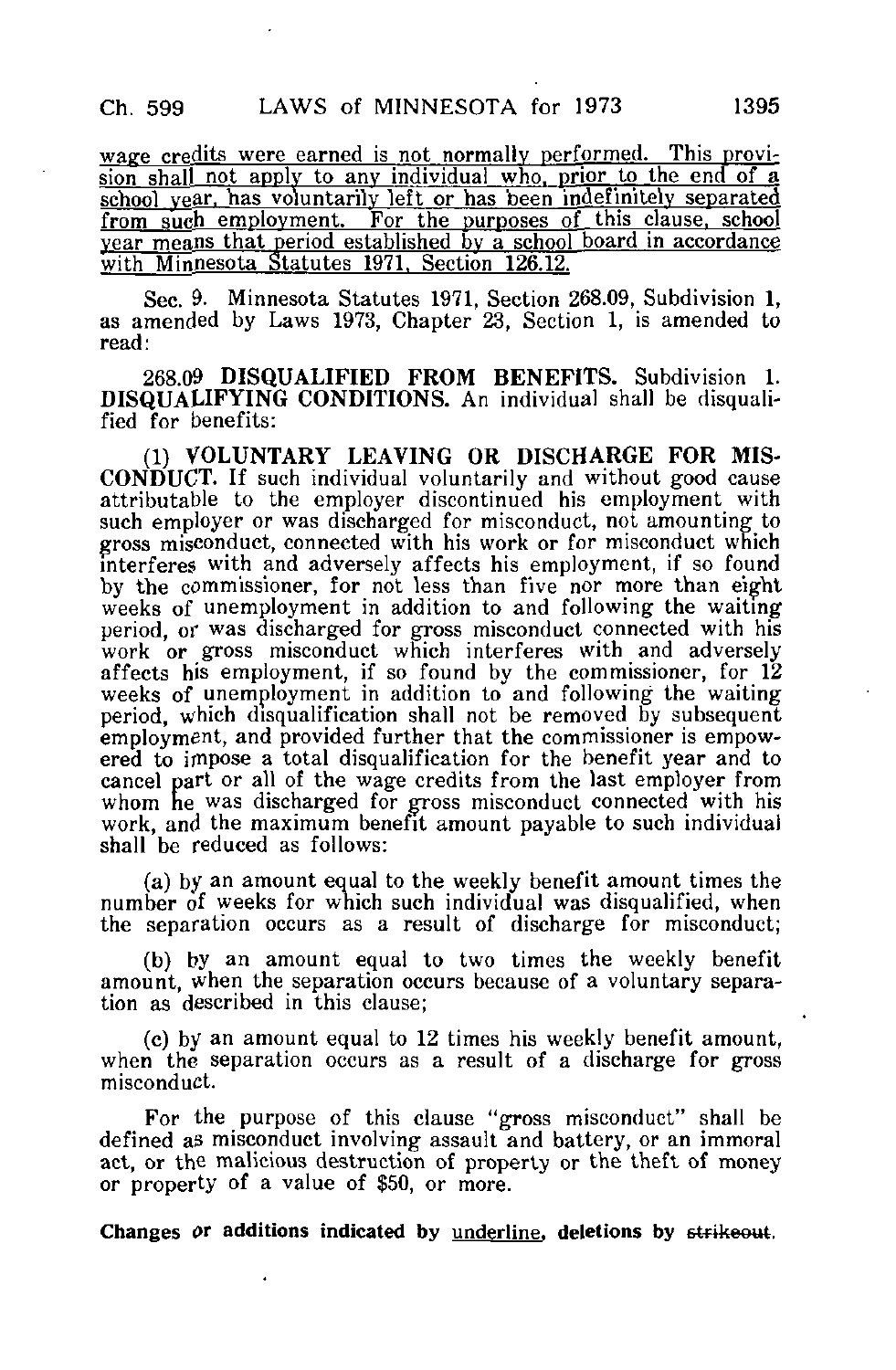This provision shall not apply to any individual who left his employment to accept work offering substantially better conditions of work or substantially higher wages or both, or whose separation from such employment was due to serious illness of such individual,

(2) SEPARATION TO ASSUME FAMILY OBLIGATIONS. If such individual is separated—from his employment—because—of pregnancy or voluntarily—discontinues his employment for the purpose of- visiting or living with his spouse, or assuming household duties; voluntarily leaves employment because of pregnancy without availing herself of maternity leave rights provided by law. provided that such disqualification shall be removed by subsequent employment in insured work for a period of not less than six weeks.

(3) LIMITED OR NO CHARGE OF BENEFITS. Benefits paid subsequent to an individual's separation under any of the foregoing clauses or because of his failure, without good cause, to accept an offer of suitable re-employment, shall not be used as a factor in determining the future contribution rate of the employer from whose employment such individual separated or whose offer of re-employment he refused; provided that this clause shall not apply to an individual involuntarily separated from employment because of pregnancy.

(4) FAILURE TO APPLY FOR OR ACCEPT SUITABLE WORK. If the commissioner finds that he has failed, without good cause, either to apply for available, suitable work when so directed by the employment office, or the commissioner or to accept suitable work when offered him, or to return to his customary self-employment (if any) when so directed by the commissioner, or to actively seek employment. Such disqualification shall continue for the week in which such refusal or failure occurred and for a period of seven weeks of unemployment immediately following such refusal or failure.

(a) In determining whether or not any work is suitable for an individual, the commissioner shall consider the degree of risk involved to his health, safety, and morals, his physical fitness and prior training, his experience, his length of unemployment and prospects of securing local work in his customary occupation, and the distance of the available work from his residence.

(b) Notwithstanding any other provisions of sections 268.03 to 268.24, no work shall be deemed suitable, and benefits shall not be denied thereunder to any otherwise eligible individual for refusing to accept new work under any of the following conditions:

(1) if the position offered is vacant due directly to a strike, lockout, or other labor dispute;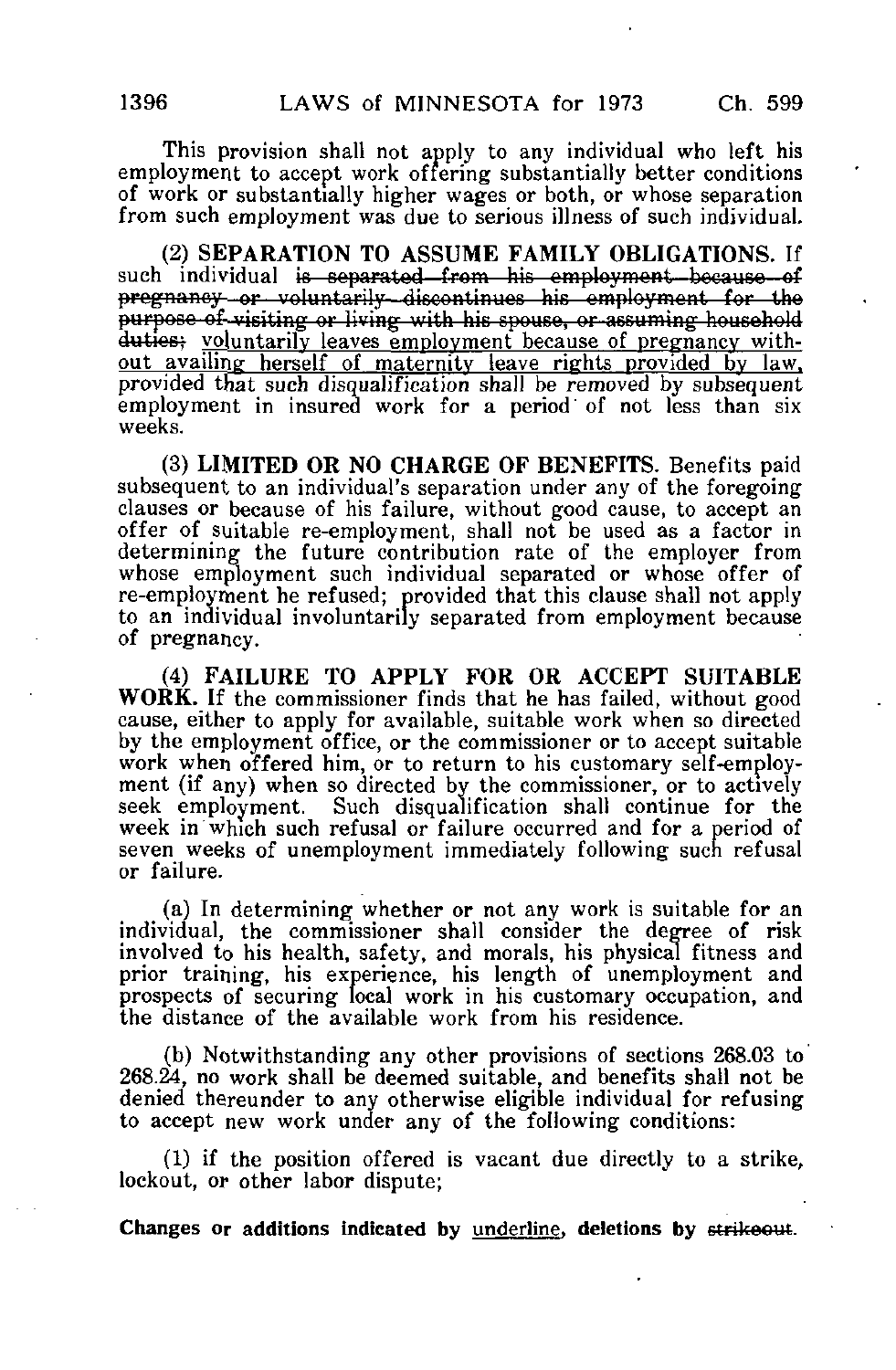(2) if the wages, hours, or other conditions of the work offered are substantially less favorable to the individual than those prevailing for similar work in the locality;

(3) if as a condition of being employed the individual would be required to join a union or to resign from or refrain from joining any bona fide labor organization; '

(4) if after December 31, 1971, such individual is in training with the approval of the commissioner.

(5) LABOR DISPUTE. If such individual has left or partially or totally lost his employment with an employer because of a strike or other labor dispute. Such disqualification shall prevail for each week during which such strike or other labor dispute is in progress at the establishment in which he is or was employed, except that such disqualification shall be for one week following commencement of the strike or other labor dispute for any employee who is not participating in or directly interested in the labor dispute which caused such individual to leave or partially or totally lose such employment. Failure or refusal of an individual to accept and perform available and customary work in the establishment constitutes participation. For the purpose of this section the term "labor dispute" shall have the same definition as provided in the Minnesota labor relations act. Nothing in this subdivision shall be deemed to deny benefits to any employee:

(a) who becomes unemployed because of a lockout, .

(b) who is dismissed during the period of negotiation in any labor dispute and prior to the commencement of a strike, or

(c) unless he is unemployed because of a jurisdictional dispute between two or more unions.

Provided, however, that voluntary separation during the time that such strike or other labor dispute is in progress at such establishment shall not be deemed to terminate such individual's participation in or direct interest in such strike or other labor dispute for purposes of this subdivision.

Benefits paid to an employee who has left or partially or totally lost his employment because of a strike or other labor dispute shall not be charged to his employer's account unless the employer was a party to the particular strike or labor dispute.

(6) REFUSAL OF SUITABLE RE-EMPLOYMENT. If such individual has failed without good cause to accept suitable re-employment offered by a base period employer. Such disqualification shall prevail for the week in which the failure occurred and for a period of seven weeks of unemployment following such failure,